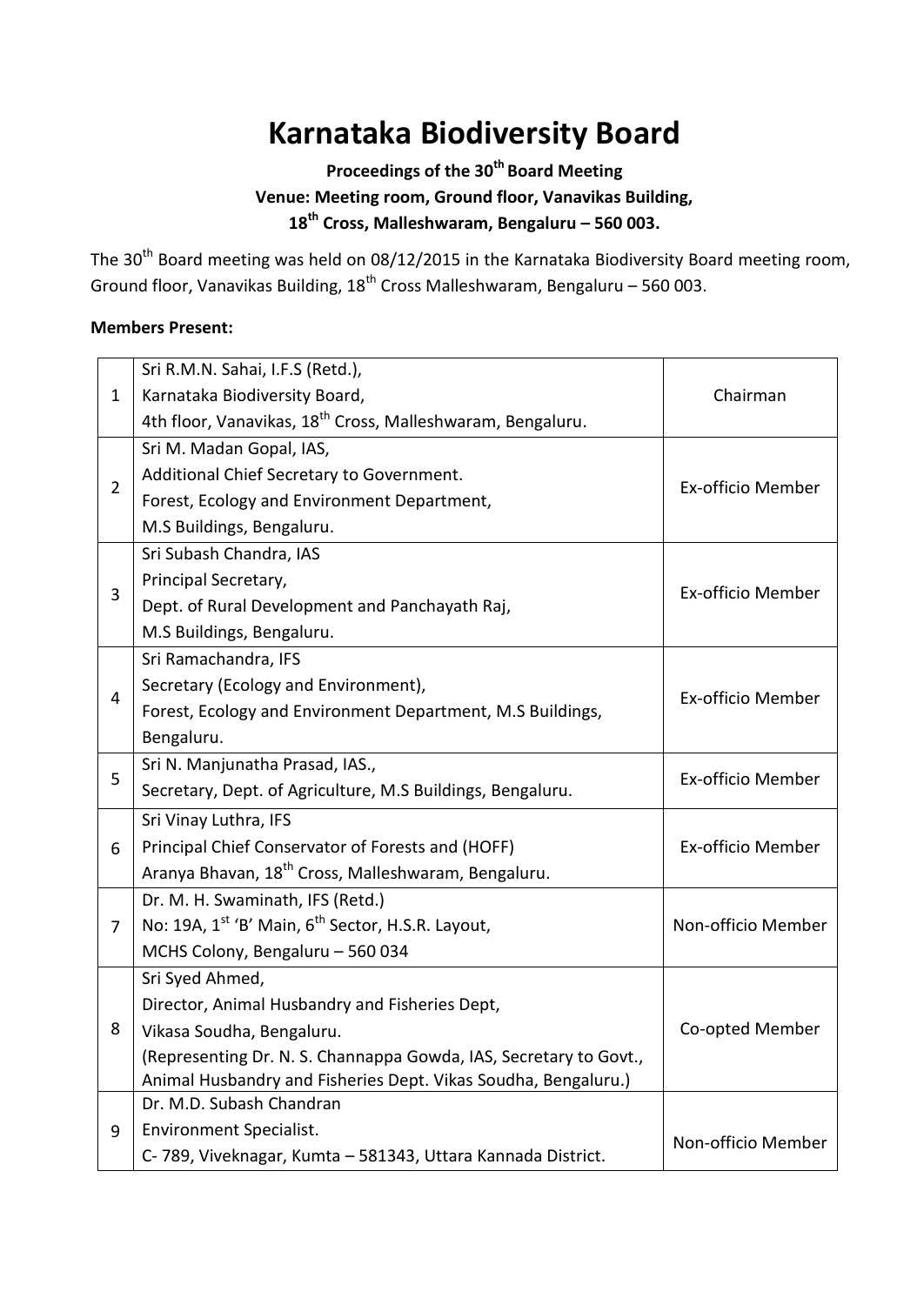| 10 | Dr. K.N. Ganeshaiah                                                  |                    |
|----|----------------------------------------------------------------------|--------------------|
|    | Professor & Head, Department of Forest & Environmental Sciences,     | Non-officio Member |
|    | GKVK, University of Agricultural Sciences, Bengaluru - 560 065.      |                    |
| 11 | Dr. H. Shivananda Murthy                                             |                    |
|    | Professor & Head, Department of Aquaculture.                         | Non-officio Member |
|    | College of Fisheries, Kankanady, Mangalore - 575 002                 |                    |
| 12 | Sri Subhash K. Malkhede, IFS                                         | Special Invitee    |
|    | Director, Dept. of Ayush, Ananda Rao Circle, Bengaluru               |                    |
| 13 | Sri R. K. Singh, IFS,                                                | Member Secretary - |
|    | Member Secretary, Karnataka Biodiversity Board, Ground floor,        | Convenor           |
|    | Vanavikas, 18 <sup>th</sup> Cross, Malleshwaram, Bengaluru - 560 003 |                    |

# **Leave of absence was granted to the following members/special invitee:**

| Dr. M. Sanjappa                                                     |                    |
|---------------------------------------------------------------------|--------------------|
| 1   CSIR Emeritus Scientist.                                        | Non-officio Member |
| No: 504, Block C-7, Kendriya Vihara, Yelahanka, Bengaluru -560 034. |                    |

The meeting commenced with a formal welcome of the members by the Chairman and the agenda

for meeting was taken up for discussion and decisions.

# **1. Reading and recording of proceedings of the 29th Board meeting:**

The proceedings of the  $29<sup>th</sup>$  Board Meeting held on 06/10/2015 were communicated to all the members. As there were no comments from the members, the proceeding was adopted. (Annexure-I).

# **2. Action taken on 29th Board Meeting Proceedings:**

Action taken on proceedings of 29<sup>th</sup> Board meeting, as reported in Annexure-II of the agenda, was

noted by the Board. The members deliberated on the following agenda of 29<sup>th</sup> Board meeting.

# 29/3 Access and benefit sharing:

I) Status: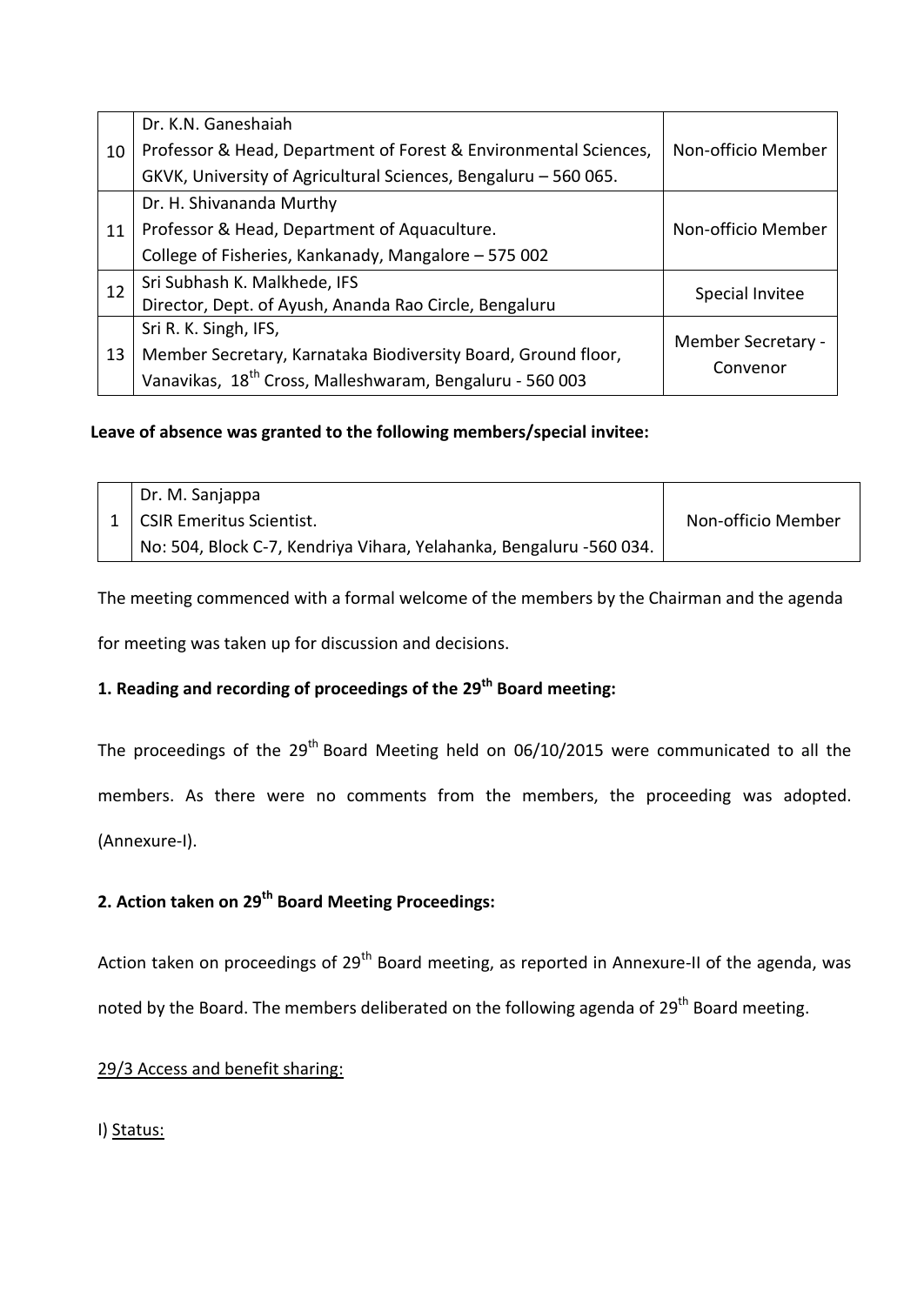The members deliberated on the action to be taken against the companies which have failed to pay the ABS obligation and resolved to fix the cut-off date of 31-Dec-2015 for payment of ABS obligation by the defaulting companies. Thereafter, legal action as resolved in the 29<sup>th</sup> Board meeting may be initiated against such of the companies, who continue to default.

# 29/4 Project on medicinal plants – "Assessment of population status and removal of bio-resources with special emphasis on medicinal plants in Karnataka":

While taking note on the action taken on the above project, the members unanimously resolved to associate the CEO of Karnataka Medicinal Plants Authority (KAMPA) as a Special Invitee to the Board meetings.

## 29/7 Status of technical staff:

The Board noted the action taken for filling the temporary technical positions and approved the names and emoluments as placed in Annexure – IIa of the agenda note.

# **3. Guidelines for regulating the Bovine Germplasm:**

Director, Animal Husbandry and Fisheries Department representing the Secretary, Animal Husbandry and Fisheries Department, presented the guidelines for regulating the Bovine Germplasm. After detailed deliberations, it was resolved to recommend to the Government (Department of Law) through the Department of Animal Husbandry & Fisheries (AH&F) for examination of the guidelines from legal angle and to issue necessary orders/directions in this regard.

## **4. Access and Benefit Sharing (ABS):**

## (i) ABS received: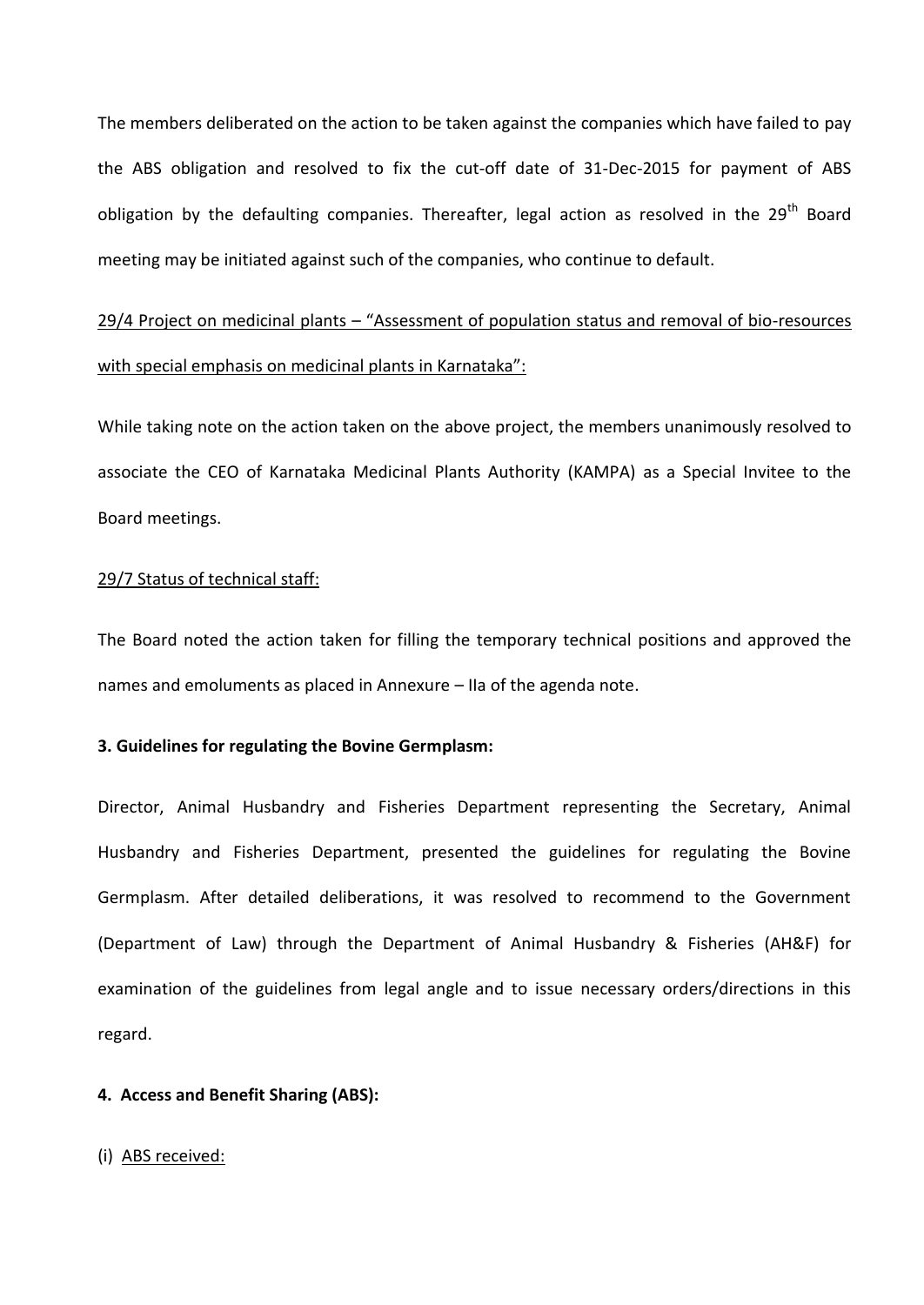The members deliberated on the recommendations of an in-house committee in detail and stressed upon the core principle that the money should be utilized by the jurisdictional Biodiversity Management Committee (BMC) from where the bioresource has been procured. The Member Secretary explained that the bioresource users are not mentioning the location from where the bioresources are procured, although it is mandatory information required in Form-I. Though there are several recommendations by the committee, the members were of the opinion that the amount of ABS obligation collected so far is too small to be spent on all the six recommendations across all the locations mentioned. Additional Chief Secretary, Forest, Ecology and Environment Department informed that for some of the recommendations like Research and Development, for propagation of species and awards to conservers of biological resources, can be taken up out of the grants from State Government. He further advised the Member Secretary to send a proposal in this regard to the Government. The Board, after further discussion resolved to disburse the ABS amount collected so far among BMC of three or four Biodiversity rich taluks with an indicative programme for utilization of the amount.

# (ii) Review of list of medicinal plant species:

The Board noted the fact that some of the species being used by the companies are not there in the list approved during 27<sup>th</sup> Board meeting as recommended by the Committee constituted by the Board in the 26<sup>th</sup> Board meeting. Dr. Ganeshaiah also pointed out that the spelling for the species need to be rechecked. Further, the members deliberated on the issue of 'phasing out' of species given in list-I in detail. The PCCF and HoFF suggested that the use of species mentioned in list-I cannot be stopped if it is being raised as private plantation. The ACS, FEE stated that the phasing out of species can only be done if there is a substitute available. The Board was of the unanimous view that total prohibition does not work and hence such recommendations are not practical. After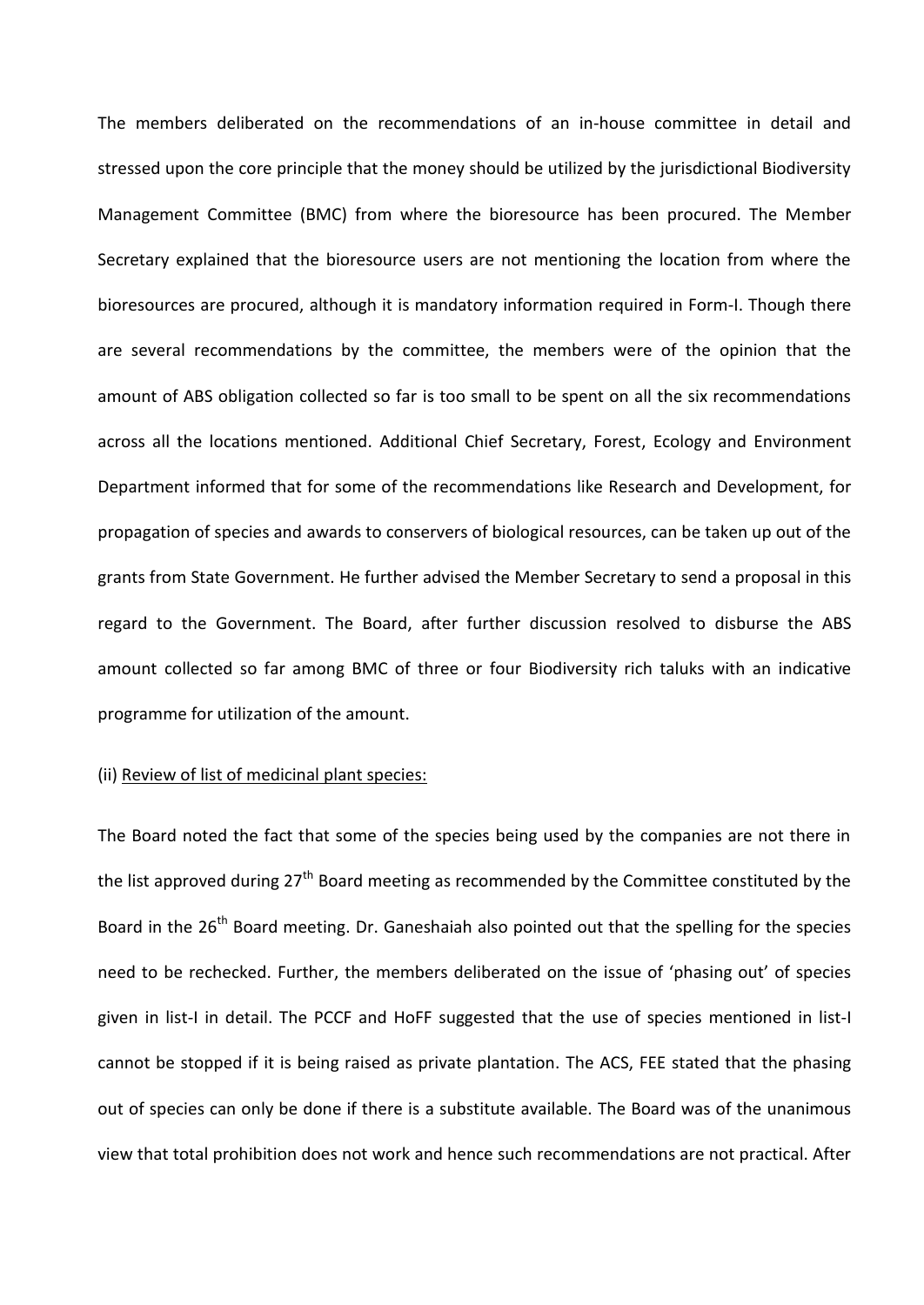further detailed deliberations, it was resolved that all the species can continue to be in use till their alternatives are found. It was further resolved to constitute a committee with CEO, KAMPA as Chairperson and a representative from FRLHT and Deputy Director, AYUSH from Karnataka Biodiversity Board as members to discuss these issues and submit their recommendations to the Board.

#### (iii) Proforma for submitting ABS obligation based on ex-factory sale:

The Board noted the fact that as per the guidelines of access to biological resources and associated traditional knowledge and benefits sharing regulation, 2014, issued by MoEF&CC, there are two options for calculating the ABS obligation. One option (3-5%) is on the purchase price of each bioresource and the other one is based on ex-factory sale (0.1 to 0.5%) and there is no prescribed format for payment of ABS obligation based on ex-factory sales. After detailed deliberations, the Board resolved to approve the proforma given in Annexure-VII of agenda note for submission of the same along with the payment of ABS obligation based on ex-factory sale.

#### **5. Intellectual Property Rights (IPR):**

The Member Secretary explained about the legal provisions of Section 41(2) of Biological Diversity Act, under which National Biodiversity Authority seeks the opinion of the BMC concerned from where the bioresource is proposed to be accessed for research or for application for an Intellectual Property Right for any invention based on research or information on biological resources obtained from India. The National Biodiversity Authority gives 30 days time for submission of the response to them from the State Board. This includes the time to get the consent or otherwise from the BMCs. It was further submitted that recently a committee has been constituted to look into the issue in case the consent or otherwise is not received from the BMCs within stipulated time for responding to such applications. Before the constitution of this committee, a conditional reply was being sent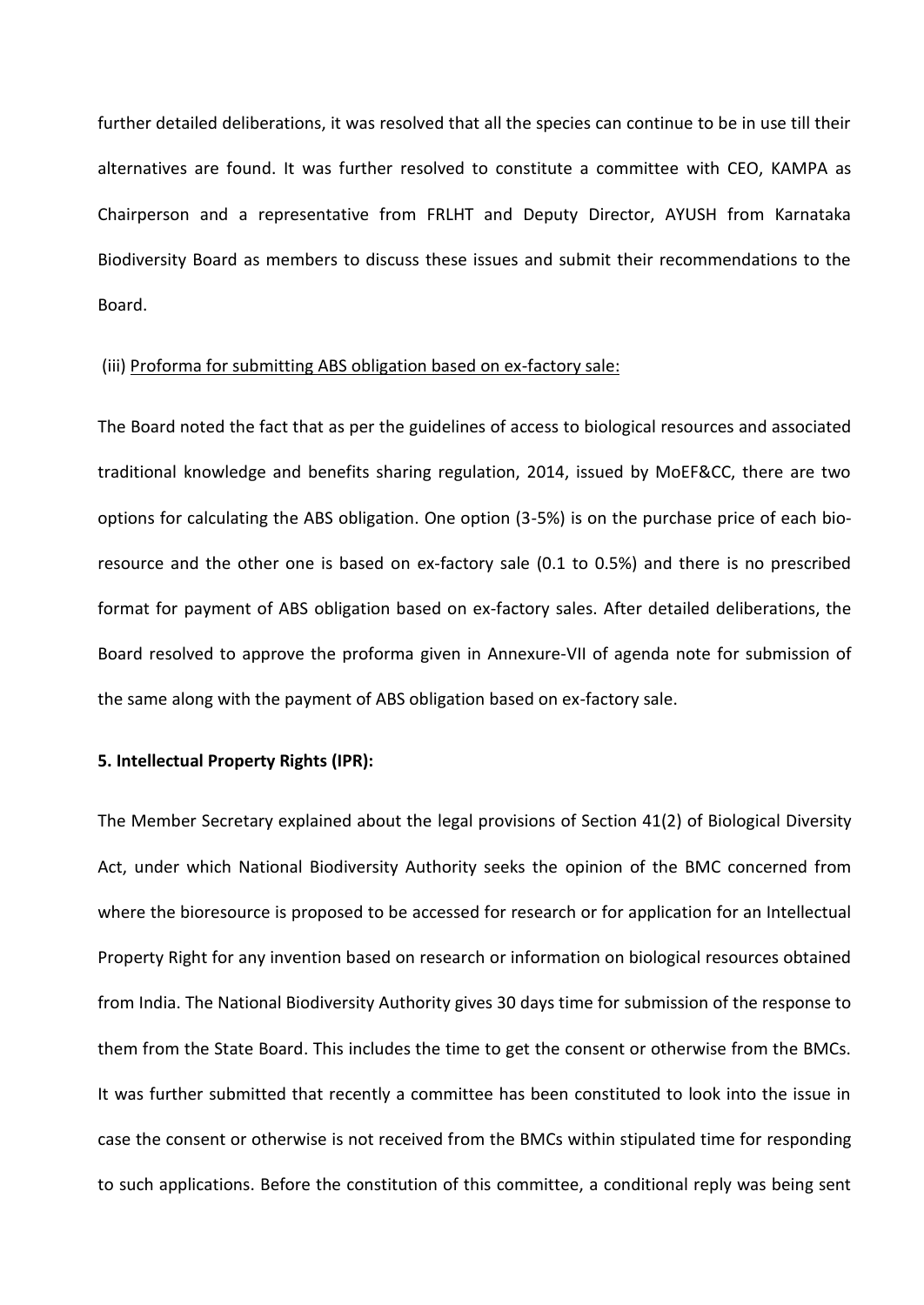to the National Biodiversity Authority stating that the BMCs consent or otherwise will prevail whenever it is informed by the concerned BMC. After detailed deliberation, the Board approved the action taken in this regard by Member Secretary so far. The Board further resolved to constitute a committee of the Board with Dr. M.H Swaminathan (as Chairperson), Dr. K. N. Ganeshaiah, Smt. Meenakshi Negi, APCCF(WP), KFD, Dr. D. A Shankar, Former Director of Research (UAS) Bengaluru, Dr. Utpal Nath, Asst. Prof. Department of Microbiology and Cell Biology, IISc, Bengaluru and Deputy Director (AYUSH), Karnataka Biodiversity Board as Member Secretary to examine and submit their recommendations within the timeline. Such recommendations can be forwarded to the National Biodiversity Authority and a consolidated report should be submitted in the next meeting of the Board for information.

#### **6. Fixing the upper limit of lodging charges:**

After detailed deliberations, the Board resolved to approve the lodging charges as per Annexure-X of the agenda note and added Bengaluru in the list along with Belagavi, Mangalore etc.

# **7. Implementation of GEF Project:**

The Board noted the action taken by the Member Secretary for implementing the GEF project and approved the transfer of Rs. 17 Lakhs which shall be recouped back to the Board's account after receiving allotment from the National Biodiversity Authority.

# **8. Any other subject with permission of the chair.**

Member Secretary submitted to the Board that a project on 'Mapping network of procurement of selected plant bio-resources' was approved by the Board in its  $25<sup>th</sup>$  meeting and the study was carried out by the Environmental Management and Policy Research Institute (EMPRI). The Environmental Management and Policy Research Institute has submitted a draft report which was